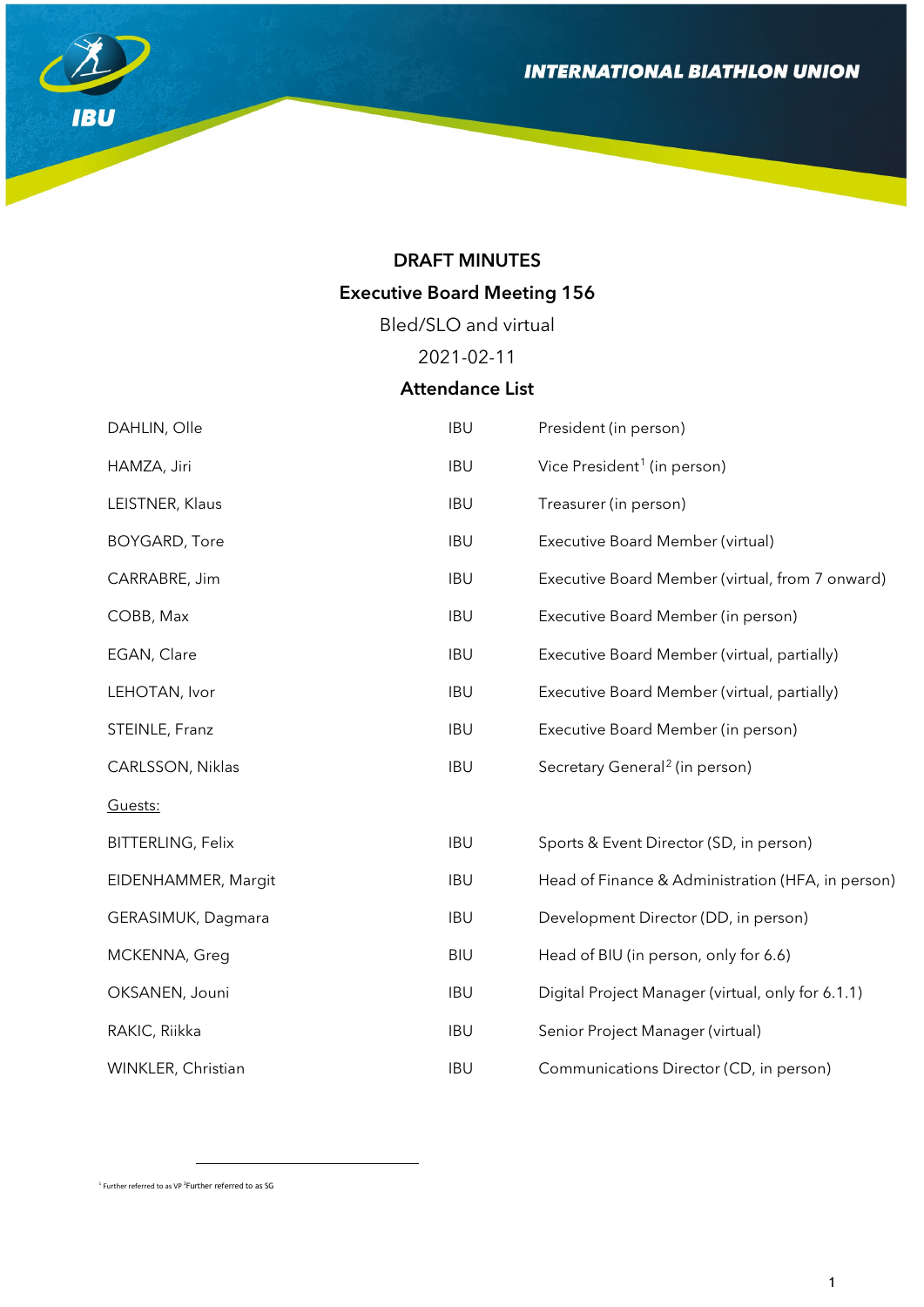

## AGENDA

- 1. President's welcome
- 2. Approval of agenda items + pot. conflict of interest announcement
- 3. Circular decisions between EB Meetings
- 4. Confirmation of EB minutes 155/2020
- 5. Reports, General
	- I. President
		- II. Other EB-members
		- III. Secretary General
- 6. Reports, Overall and Strategy
	- I. Report: Target 26 (N. Carlsson)
		- I. Report: 3.1/5.2 Digital Ecosystem (C. Winkler)
	- II. *Report/Workshop: IBU Overall Strategy, Vision, Mission & Objectives (O. Dahlin/N. Carlsson)*
	- III. Report: Criteria Follow-up RBU (F. Steinle)
	- IV. Discussion: ERC Report (O. Dahlin)
	- V. Report: Biathlon Integrity Unit (BIU) (F. Steinle)
		- I. CAS Award RUSADA
			- II.Remuneration
	- VI. Report: Membership and change of nationality questions (N. Carlsson)
	- VII. Report: Marketing (N. Carlsson)
		- I. IBU Brand
		- II.TV Graphics
- 7. Sports & Event
	- I. Report: General Update "Sport and Events" (F. Bitterling)
	- II. Decision: EB Representatives Trimester 3 (F. Bitterling)
	- III. Decision: Event Calendar 2022-2026 (F. Bitterling):
		- Allocation of IBU World Cups 2022-2026
			- Allocation of OECH/IBU Cups & YJWCH/JOECH/Junior Cups 2022-2024
	- IV. World Cup calendar 2021/22 (F. Bitterling)
	- V. Calendar adjustment Junior Cup 2021/22 (F. Bitterling)
	- VI. Summer Biathlon WCHs 2022 & 2023
	- VII. Approval: Other Events (F. Bitterling)
	- VIII.Clarifications: ECR & Special ECR COVID19 (F.Bitterling/M.Cobb)
	- IX. Report: WG fluor (M. Cobb)
	- X. Test Event/Ski&Wax Test Beijing/CHN (F. Bitterling)
	- XI. ECHA Report on Lead
- 8. Development
	- I. Report: Update "Development" (D. Gerasimuk)
	- II. Decision: Activities Development Department 2021/2022 (D. Gerasimuk)
	- III. Decision: Gender Equality (D. Gerasimuk)
- 9. Communication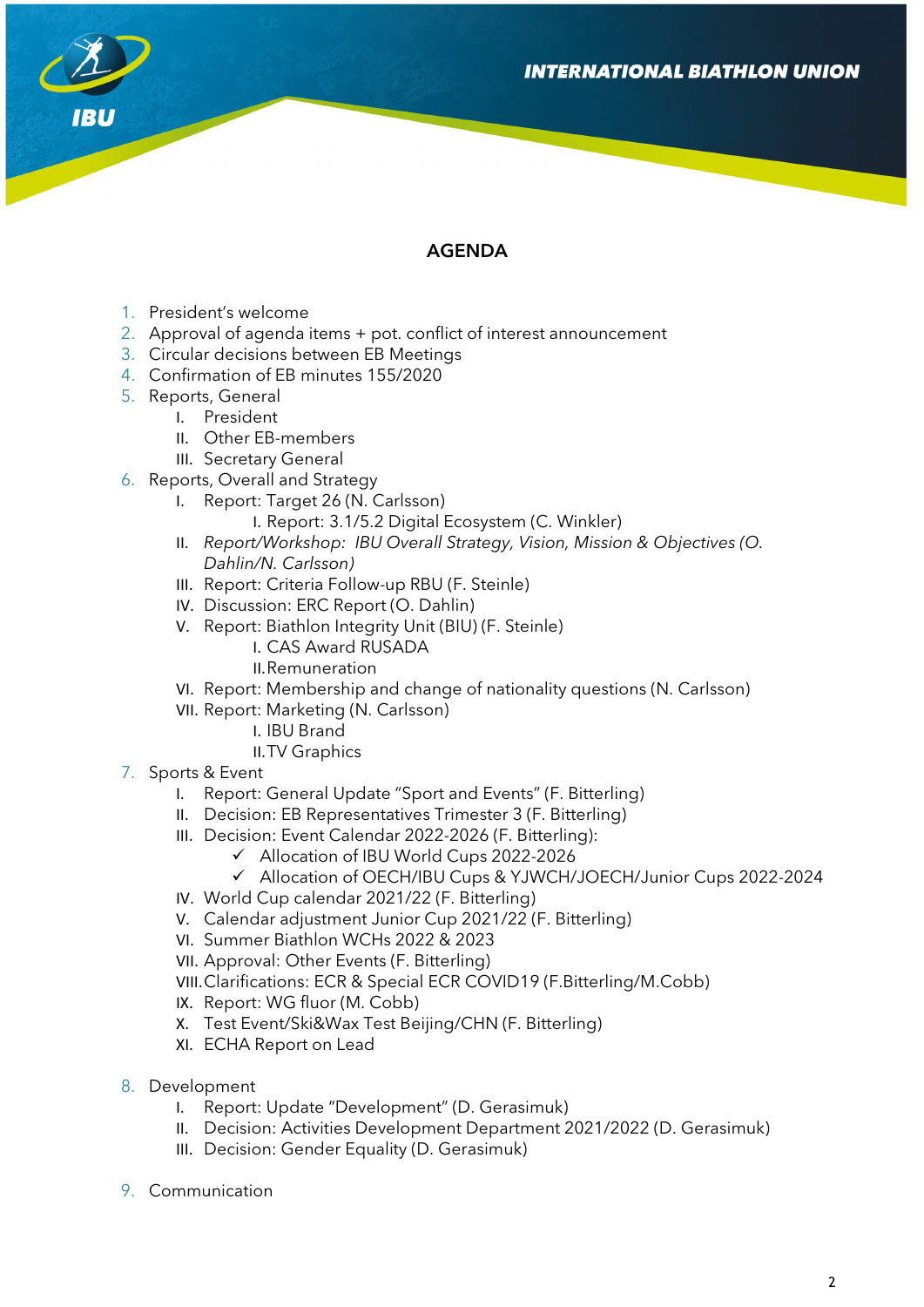

- I. Report: Update "Communication" (C. Winkler)
- II. Decision: Future of Biathlon World Magazine (C. Winkler)
- 10. Finance and Administration
	- I. Report: Budget follow-up/Forecast 3 2020/2021 (M. Eidenhammer)
	- II. Decision: Financial Investment Instruction (M. Eidenhammer)
	- III. Decision/Update: Authorization rules (M. Eidenhammer)
	- IV. Decision: Budget 2021/2022 (M. Eidenhammer)
	- V. Discussion: Budget 2022/2023 (M .Eidenhammer)
	- VI. Report: Update "Finance and Administration" (M. Eidenhammer)
	- VII. Report: Risk Inventory (M. Eidenhammer)
- 11. Miscellaneous
- 12. Meetings
	- I. EB meetings
		- I. EB 157, June 18-20, Salzburg/AUT
		- II. EB 158, Sept 9-10, Munich/GER (in conjunction with the Presidents' Meeting on Sept 10-12, beginning with dinner on 10 Sept)
		- III. EB 159, Nov 12-14, venue tbd
		- IV. EB 160, February 2022, Beijing/CHN
	- II. Other IBU meetings
		- I. OC meeting, 11-13 June 2021, Bled/SLO
	- III. Other meetings
		- I. IOC Session, 10-12 March 2021, Virtual
		- II. EOC Gen. Assembly April 2021, Athens/GRE

#### MINUTES

- 1. President's welcome The President welcomed the board to yet another hybrid meeting, taking place on the occasion of the IBU Biathlon World Championships 2021 in Pokljuka.
- 2. Approval of agenda items + pot. conflict of interest announcement The agenda was approved with the addition of the following points: 10.1 Additional NF Support, 10.2 Management of IBU Reserves and 7.10 ECHA Report. There were no announcements of a conflict of interest.
- 3. Circular decisions between EB Meetings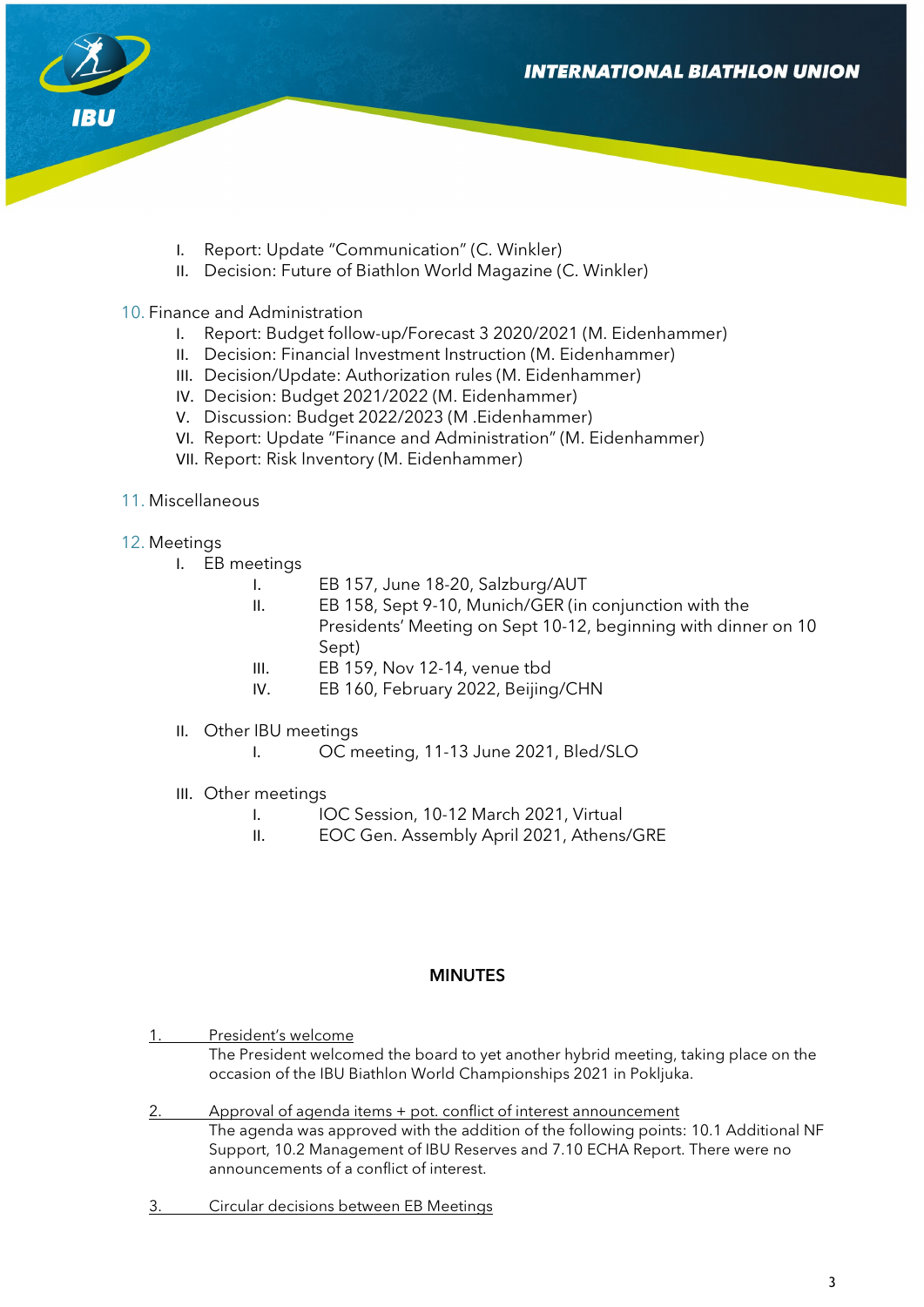

The President noted that the Executive Board has taken two circular decisions since the EB meeting 155 in November. These decisions concerned the implementation of the CAS Award against RUSADA on 4 January 2021 (see Appendix 1) and the distribution of the ERC Report taken on 26 January 2021.

- 4. Confirmation of EB minutes 155/2020 The minutes of the EB meeting 155 were confirmed without amendments.
- Reports, General
	- I. The President

The President reported on the following meetings that had taken place since EB 155:

i. *AOIWF Meeting, 13 January 2021, virtual*

This was the first AIOWF meeting led by the new President Ivo Ferriani. Besides the regular updates, the main topic of discussion was a proposal that the AIOWF should focus on common projects relating to all winter international federations, ideally in support of Agenda 2020 to best take advantage of the funding provided by the IOC. Definition of relevant projects is underway but will require some time to ensure such projects are meaningful. Going forward, the IBU aims to assume an active role within the AIOWF.

- ii. *IOC Youth Olympic Games Steering Committee, January 2021, virtual* The President has recently joined the IOC Steering Committee on the future strategy for the Youth Olympic Games (YOG), which held meetings in January. Discussions in the Steering Committee centered on the number of mixed NOC-team events. The program and quotas for the Gangwon 2024 YOG will be confirmed by the IOC EB on 24 February 2021 with no expected changes for biathlon.
- *iii. IOC / Winter IF Meeting, 25 January 2021, virtual* The IOC President Thomas Bach again invited the winter IF Presidents and Secretary-Generals to an informal call to promote general dialogue and experience sharing on the management of the Covid-19 pandemic.

The IBU has also received a letter from the IOC President congratulating the IBU on the improvements in IBU's governance and on the successful, first-ever virtual Congress. Unfortunately, the IOC President is unable to attend the Pokljuka World Championships.

- II. Other EB members There were no reports from the other EB members.
- III. Secretary General

The SG referred to his written report and especially highlighted the recent discussions on the implementation of the CAS Award in the case WADA vs. RUSADA. The IOC Sport Department had expressed their wish for a unified implementation of the Award by all winter IFs. Meanwhile the IBU management would have preferred strong, unbiased guidance from both the IOC and WADA. Following the EB decision, that also was confirmed to be in-line with the CAS award by WADA the IBU has received two letters from the RBU, questioning the implementation decision. The topic will be further discussed under point 7. Sport.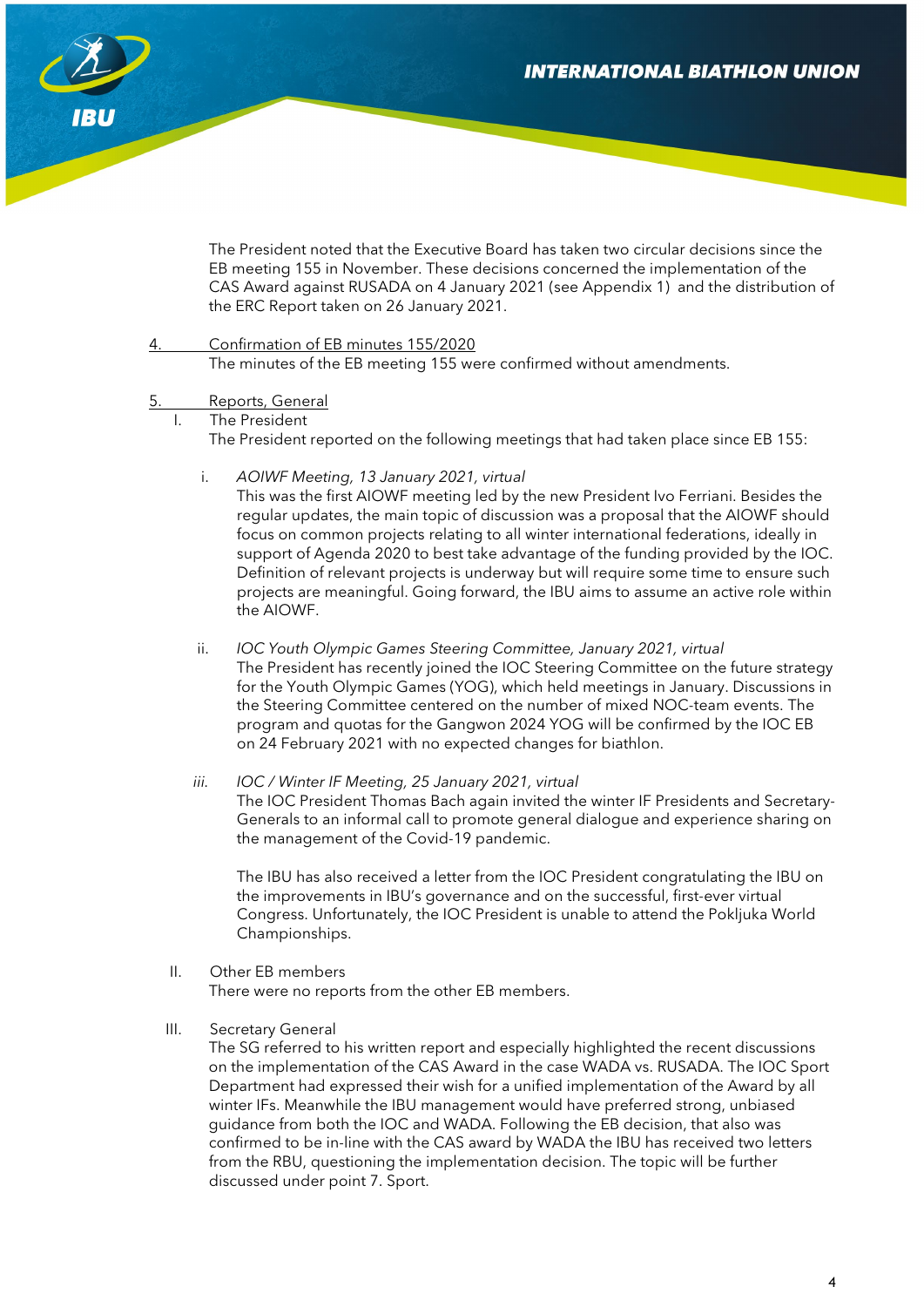

The SG also thanked the IBU staff for their unwavering commitment to deliver the IBU events during this highly unusual season and expressed his satisfaction with the season until the World Championships.

#### 6. Reports, Overall and Strategy

I. Report: Target 26 (N. Carlsson)

The SG referred to the written report, which is also available on the [www.Biathlonworld.com/Target26](http://www.biathlonworld.com/Target26) website and presented a program dashboard summarizing the status of the 15 projects under Target 26. The great majority are tracking well for achieving the 2022 goals. However, the Covid-19 pandemic has impacted some projects and brought an element of risk on some others. Only two goals of 46 are currently marked with red traffic lights, and efforts are underway to still achieve them according to the timeline by the Congress 2022.

With exception of items that follow under the relevant agenda items, in particular concerning budget allocation for Target 26 related projects (note points 6.1.1, 8.2, 8.3, 10.6), the EB decided that it will conduct a detailed review of all Target 26 related projects in its June meeting.

The President also highlighted the importance of concerted and continuous communication efforts to keep the membership engaged in and updated on the progress against the Target 26 goals. The Presidents' Update video conferences, set to replace the in-person Presidents' Update in Pokljuka, on 23 February will offer such an opportunity.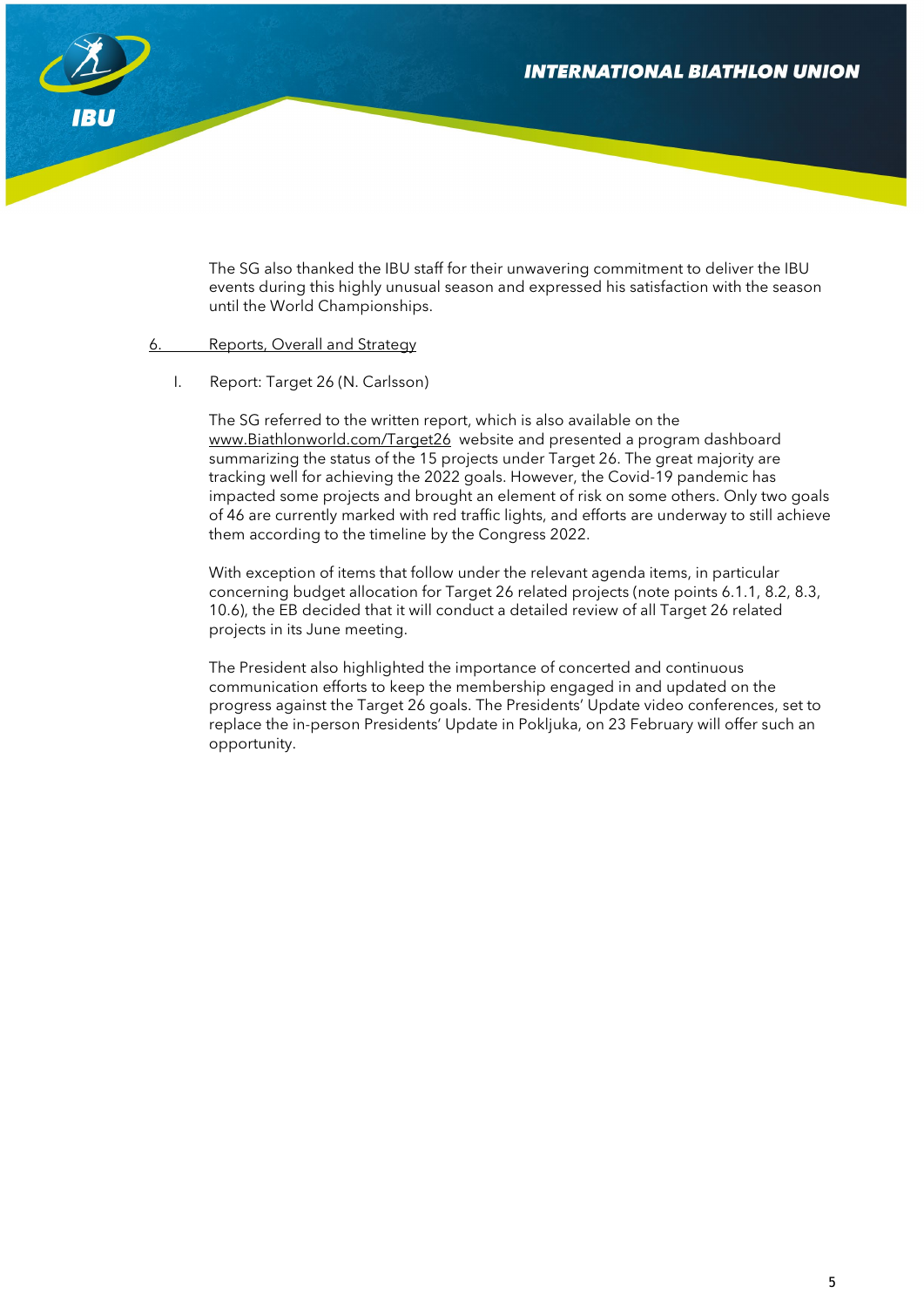

i. Report/ Decision: 3.1/5.2 Digital Ecosystem (C. Winkler)

Jouni Oksanen, external IBU Digital Project Manager, outlined the process that the project team has followed since the issue of a Request for Proposal for the IBU Digital Ecosystem in mid-October 2021. A total of 10 leading technology solution providers with sports expertise submitted their proposals, of which a Finnish IT specialist company, Vincit provided the best bid to meet the IBU's technical and functional requirements at a reasonable price. The CD noted that the EB Digital Steering Group has been kept informed of all steps in the process through regular meetings and written reports.

The EB decided to support the proposal to award the contract to Vincit and to allocate the overall investment required for the Minimum Viable Product (MVP) as part of the total Digital Ecosystem Budget 2021-2026 for step 1. The new Digital Ecosystem is scheduled to launch in November 2021, with a new website and a mobile APP

II. Report/Workshop: IBU Overall Strategy, Vision, Mission & Objectives (O. Dahlin/N. Carlsson)

The workshops planned to further discuss and finalize the IBU's overall strategic framework that were planned during the Pokljuka World Championships had to be cancelled since several EB members were unable to attend due to the current travel restrictions.

The President noted the importance of continuing these discussions, with the goal of having a draft to discuss at the Presidents' Meeting in the autumn 2021 and ideally to present for approval at the IBU Congress 2022.

The EB decided to hold an EB-workshopto discuss all strategic matters in Salzburg on 14-16 May 2021. The EB members also highlighted the need to have a personal meeting with the NF leadership to have proper dialogue on important financial and strategic questions related to the IBU's future. The Presidents' Meeting planned in September 2021 will serve as such a forum.

III. Report: Criteria Follow-up RBU (F. Steinle)

EB Member Steinle reported that the working group on the RBU follow-up has not been able to meet in person due to the Covid-19 related travel challenges. The RBU cannot become a full member IBU before 17 December 2022, because of the CAS Award in the case WADA vs. RUSADA, were RUSADA is declared WADA non-complient The IBU will continue to work with the RBU to facilitate next steps, such as to ensure that the various educational and operational improvements are implemented.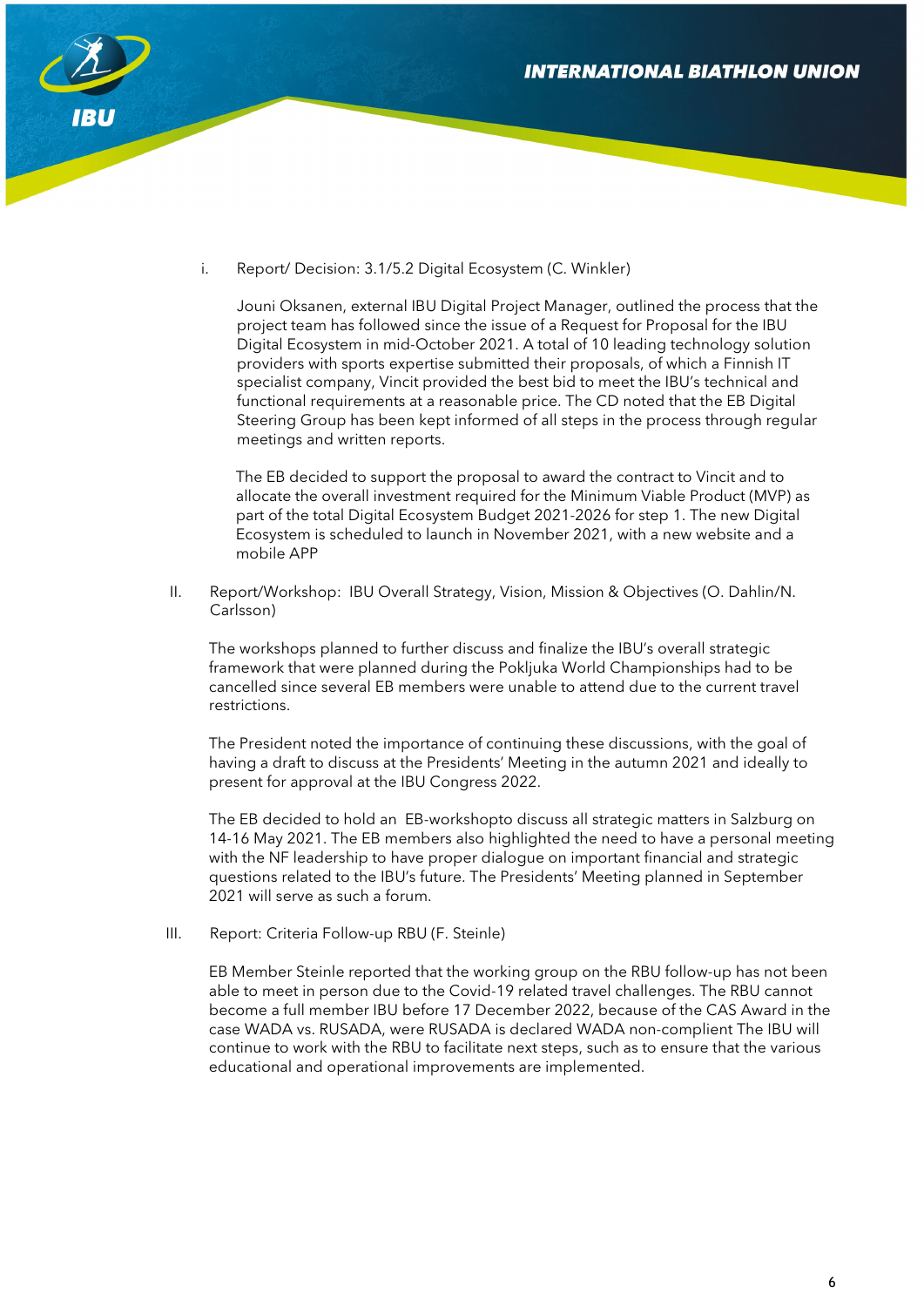

### IV. Discussion: ERC Report (O. Dahlin)

The ERC Report was published on 28 January 2021. The BIU will require a few weeks to determine their course of action for follow up.

The Head of BIU (GM) summarized work done by BIU to analyze the ERC report and provided an outline for next steps. An assessment of material relevance and gap identification is expected to conclude by the end of February. Recommendations for course of action are expected to be reviewed by the BIU Board by end of March, in order to proceed as soon as possible. Considering the extent of ERC's findings this is ambitious but doable barring any unexpected findings.

The IBU's goal is to show substantial progress as a demonstration of the new IBU system working in practice by the IBU Congress 2022.

The President proposed that an internal IBU Governance Working Group is set up to evaluate and define proposals for minor amendments to the 2019 Constitution & Rules based on experiences during implementation. The Working Group will consist of EB Member Steinle, the President, the SG and the Head of BIU; feedback from all EB members is welcome. Legal advisors will help finalize proposal wording once the working group concludes its work. The recommended changes will be presented for discussion at the Presidents' Meeting in September 2021.

V. Report: Biathlon Integrity Unit (BIU) (F. Steinle)

EB member and BIU Board member Steinle referred to the written report from the BIU's external legal counsel concerning open doping cases and highlighted the expected timelines of the pending cases with appeals or arbitration requests.

Given the recent publication of the ERC report, proceeding with these cases and any others borne from the ERC report is under public scrutiny, which is why the BIU is focused on their systematic and methodological processing. This also applies to information related to athletes in the ERC report. The BIU will seek to engage in dialogue with IBU athletes at the Pokljuka World Championships to understand their concerns and build trust in the new set-up.

F. Steinle further referred to the written EB/BIU Board data sharing protocol delineating the process, which was established to ensure that the EB member who is designated as the non-voting liaison in the BIU Board is not involved in the processing of the ERC Report, the protocol can be found as Appendix 2.

i. CAS Award RUSADA

The implementation of the CAS Award for WADA vs RUSADA is led by the BIU. For the IBU, the consistency of implementation is of high importance.

Following consultation with leading legal experts, the BIU made a proposal for the IBU's implementation of the award, which was confirmed by WADA to be code compliant. This followed the IOC's communication of their strong preference for unified implementation by all International Winter Federations while there was lack of guidance from WADA on the expected implementation.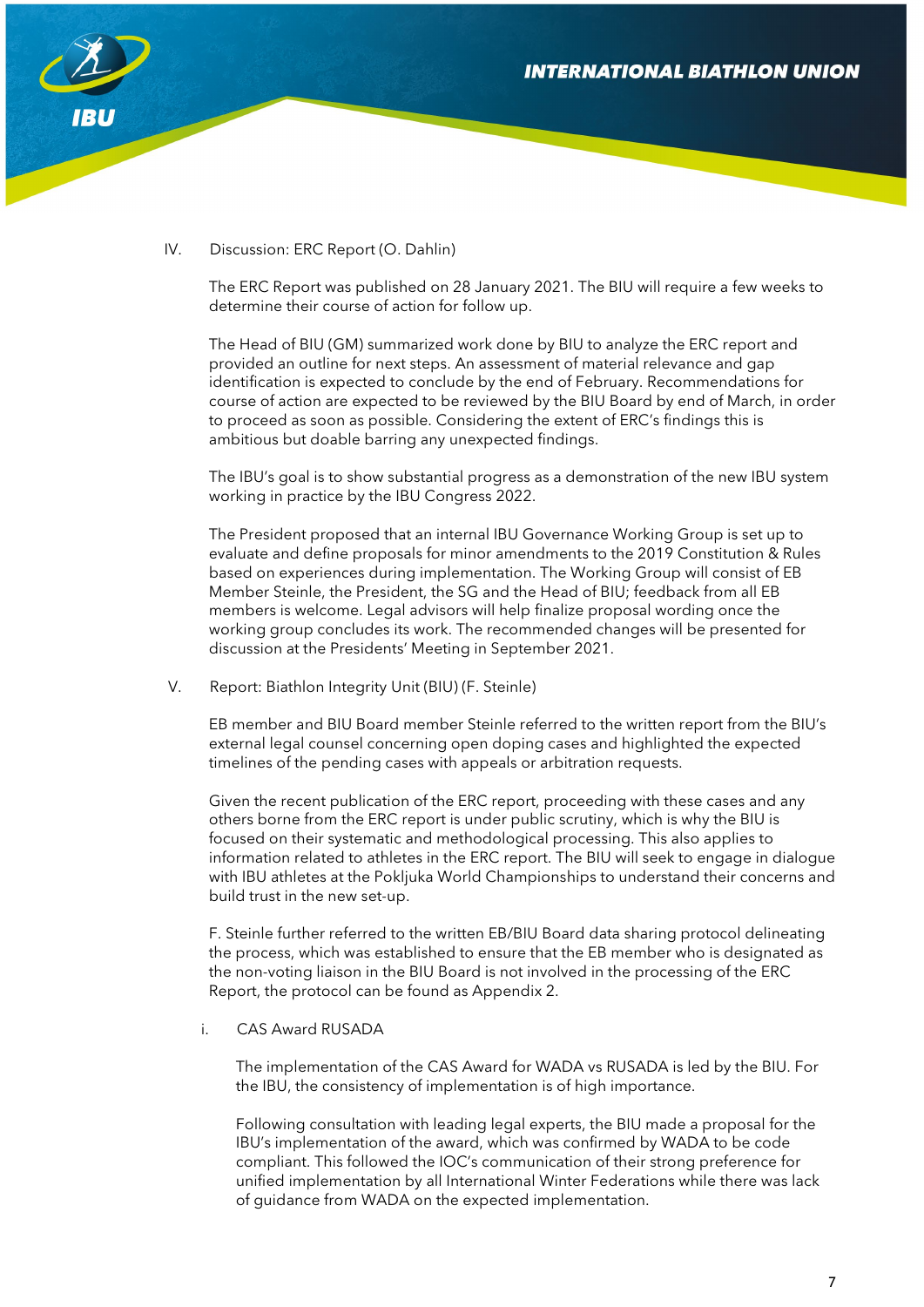

The EB took a decision on the award's implementation by circular, see Appendix 1. Since the EB's decision, this implementation has been challenged in writing by the RBU.

ii. Decision: Remuneration of BIU Board

The EB received a request for increased remuneration for the independent members of the BIU's Board due to the additional workload created by the processing of the ERC Report. The EB approved a one-time increase for the financial year 20/21 in order to compensate for the additional work as per the request for €20'000 for the chair and €11'500 for the two independent members.

VI. Report: Membership and change of nationality questions (N. Carlsson)

An application by an athlete to change nationality from BLR to FIN was directly approved without consultation by the EB since it met all the requirements.

No complete applications for membership have been received from any new members.

- VII. Report: Marketing (N. Carlsson)
	- i. IBU Brand

The SG reported that the IBU has selected an Austrian design agency based in Salzburg to prepare a refresh of the IBU's brand and provide support for ongoing digital projects. The refresh will focus on an enhancement of the look & feel with a small investment to ensure consistent application and provide clear guidance for digital projects, such as the new website and mobile app.

ii. TV Graphics

The SG discussed the intent to prepare a more substantial branding facelift for the season 2022/2023, including an update of the IBU's TV graphics. The EB agreed that managing such a branding project is a management task, while allocating the budget for the project is within the EB's mandate. The SG will submit a budget proposal to the EB's June meeting.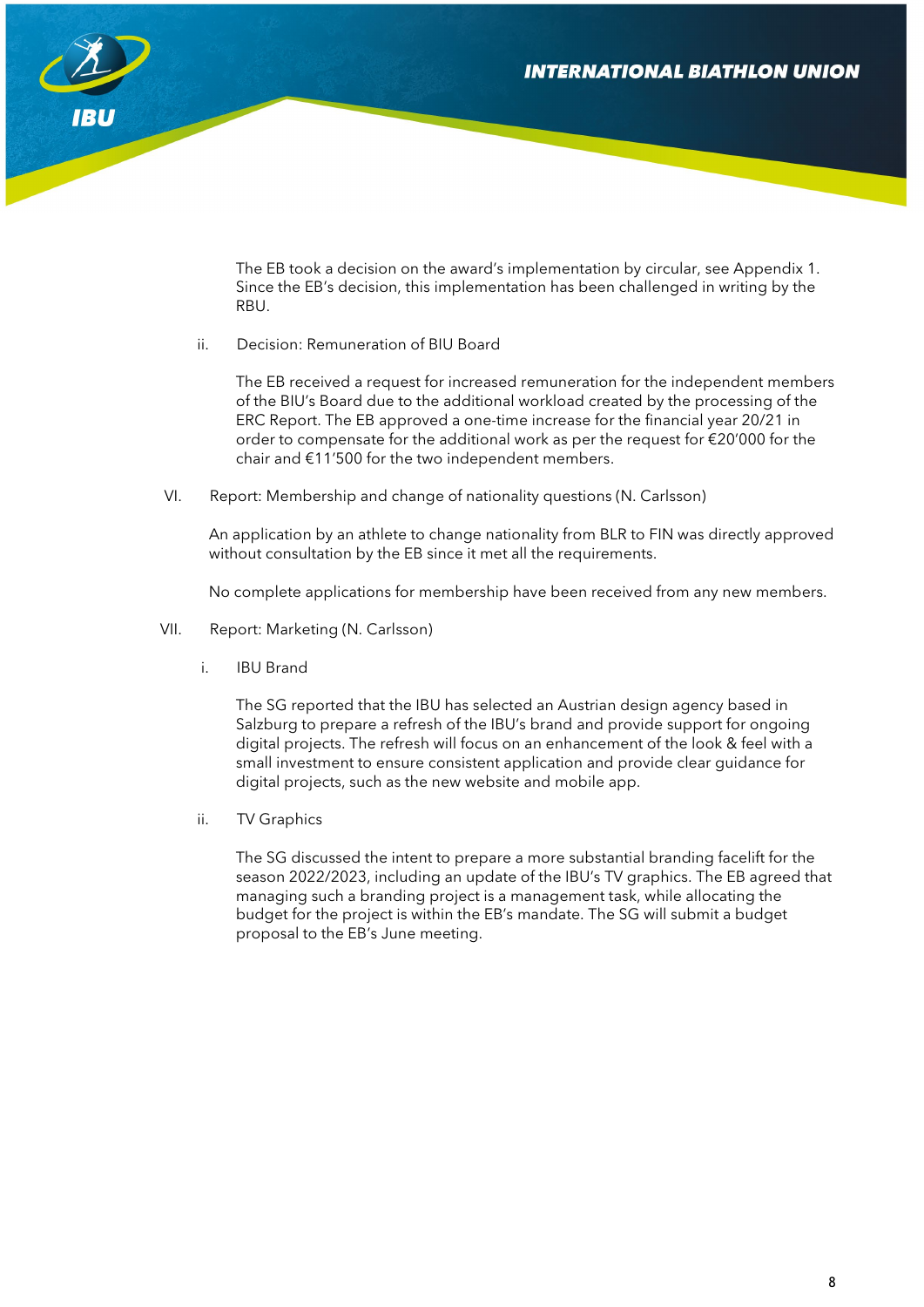

### 7. Sports & Event

I. Report: General Update "Sport and Events" (F. Bitterling)

The SD reported that the season has progressed well despite the continuing impact of the Covid-19 pandemic. Confirmation of the calendar for the third trimester will be postponed until information and governmental support letters have been received from the applicable public authorities.

Note: The calendar was confirmed on 13 February with Östersund/SWE replacing Oslo/NOR as host of the season Finals.

II. Decision: EB Representatives Trimester 3 (F. Bitterling)

The attendance plan was confirmed.

- III. Decision: Event Calendar 2022-2026 (F. Bitterling):
	- Allocation of IBU World Cups 2022-2026
	- Allocation of OECH/IBU Cups & YJWCH/JOECH/Junior Cups 2022-2024

The application deadline for these events was May 2020. Significant evaluation work has been completed by the IBU staff and the Technical Committee.

The allocation was based on the following principles

- ensure challenging competitions for IBU athletes and taking into account the express wish of the NF teams to return to WC schedules with nine (9) WC venues only;
- promote continuous growth in biathlon's global fanbase, including through continental host variation beyond the core European countries;
- preparation of new organizers to gradually develop their hosting capabilities; and
- realization of logistical efficiencies wherever possible.

The precise dates and disciplines for each event will be determined later, only the allocated weeks are confirmed at this time.

The plans for an enhanced World Cup Opening (included in the first World Cup event) remain intact and will be worked out in detail in due time. This includes the competition formats as well as a specific plan for the host of such events.

Several venues (marked in the allocation lists) are requested to present a reasonably priced accommodation offer for IBU, its partners and especially the NF Teams to the IBU until one (1) year prior to the respective event at the latest. In case such offer is not sufficient, the IBU retains the right to relocate the respective event to an alternative venue without any further justification or penalty.

The calendar proposal for IBU WCs (2022-26), IBU Cups/OECH (2022-24) and Junior Cups/YJWCH (2022-24) was confirmed by the EB and can be found as Appendix 3.

Note: Applications for the events in the IBU and Junior Cups for the period 2024-2026 will be opened in the Spring of 2022 to be allocated in the Fall of 2022.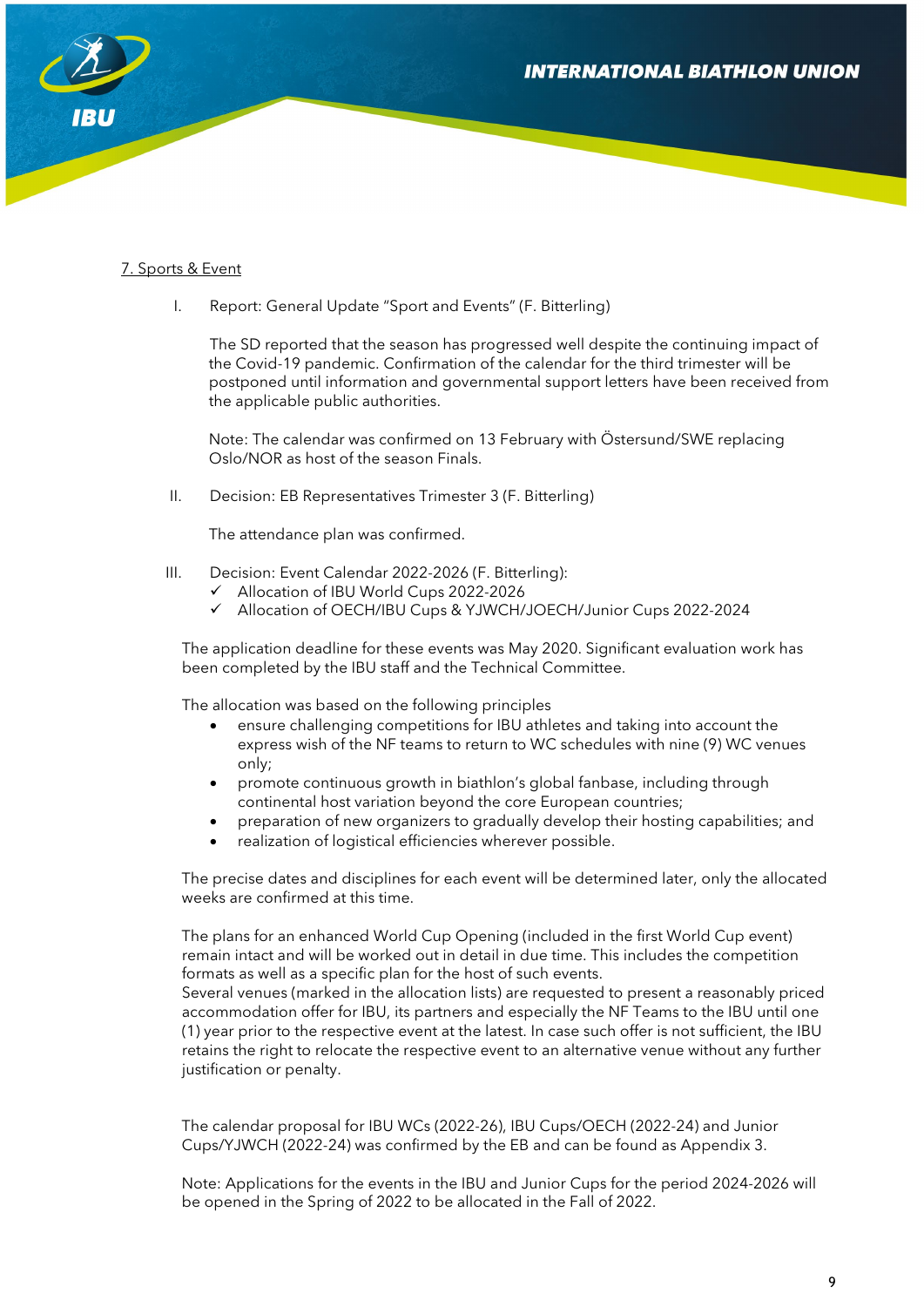

IV. Decision: World Cup calendar 2021/22 (F. Bitterling)

Due to the current situation in Belarus, the EB decided to designate the event in Minsk-Raubichi (WC 8 in March 2022) as "Pending" until the Summer of 2021. The EB will confirm or relocate the event latest by 1 September 2021.

V. Decision: Calendar adjustment Junior Cup 2021/22 (F. Bitterling)

The Lucerne Universiade 2021 (Lenzerheide/SUI hosting biathlon events) has been postponed from the season 2020/2021 to December 2021. The EB approved a calendar adjustment of the Junior Cups 1 & 2 both of which will take place in Martell/ITA. This adjustment should also suit teams/athletes intending to participate in the EYOF in Vuokatti/FIN, which also is postponed to December 2021 The amended Junior Cupschedule can be found in Appendix 4.

- VI. Decision: Summer Biathlon WCHs 2022 & 2023 The EB confirmed the date of the Summer Biathlon WCH 2022 in Ruhpolding /GER: 24- 28 August 2022. The EB appointed Osbrlie/SVK as the host of the Summer Biathlon WCH 2023. The precise date will be confirmed in the next EB meeting.
- VII. Decision: Other Events (F. Bitterling)

The EB approved the application for the Nordic Martin Fourcade Festival.

VIII. Clarifications: ECR (Event and Competition Rules) & Special ECR COVID19 (F.Bitterling/M.Cobb)

ECR: Possible adaption proposals will be presented to the EB after the Spring meeting of the Technical Committee (on proposal of the Rules Working Group).

Special ECR COVID19: Confirmed as published prior to the season 2020/21.

*Re-confirmation: Nations Cup World Cup & IBU Cup*

*An NF that is struck by COVID19 during the season will have the same quota for the 2021/22 season (as for the 2020/21 season based on the final 2019/20 NC rankings).* 

*I.e., an improvement of a ranking/quota is possible, but if the rank is worse, then the quota gained during the 2019/20 season will prevail.*

IX. Report: WG fluor (M. Cobb)

EB Member Cobb reported that the IBU-FIS Working Group has received the prototype testing devices. Both the laboratory and field validation of the device are underway but delayed. The IBU is also working with an alternative testing device.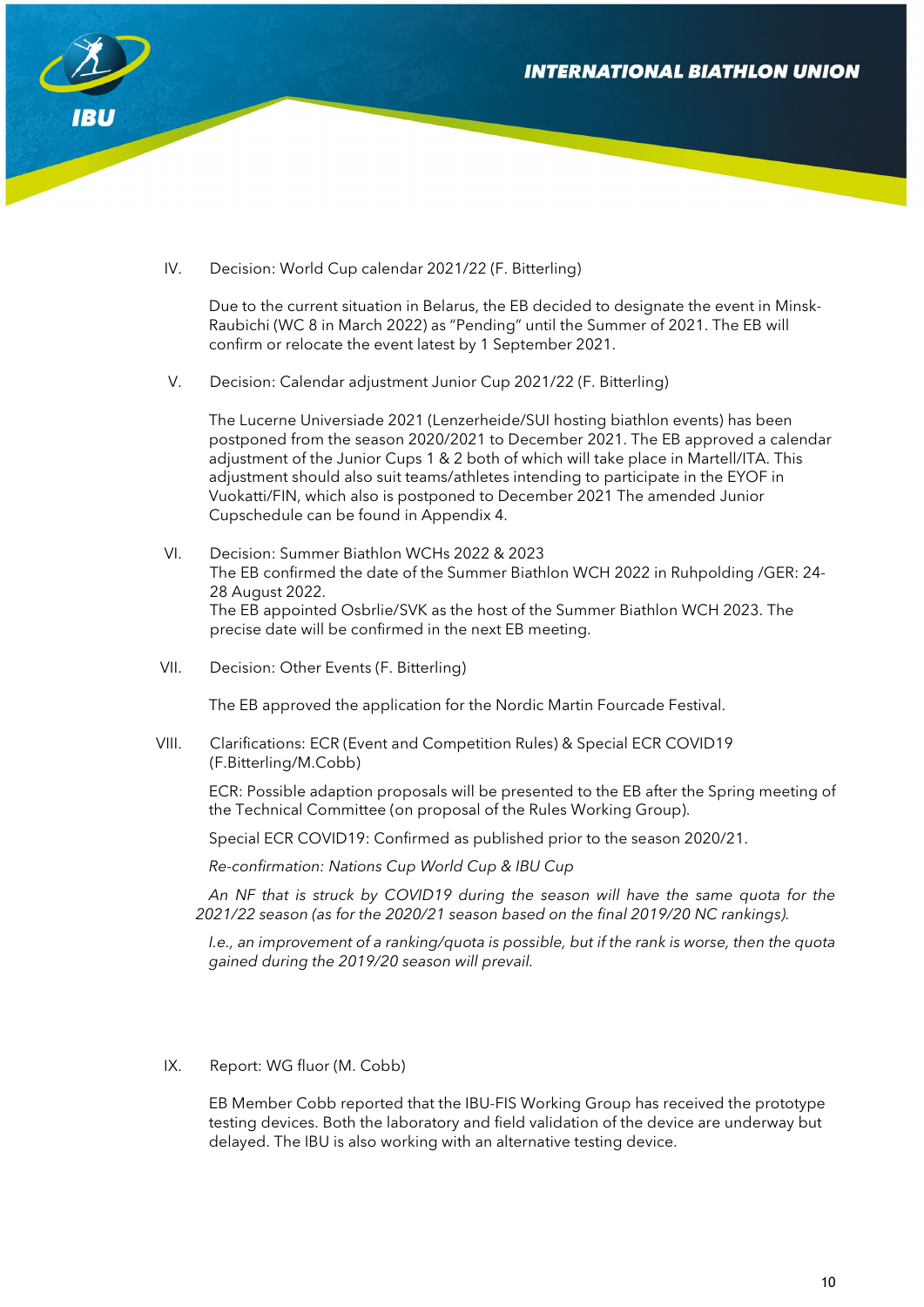

Collaborative discussions are underway with the national waxing teams through a working group. A deadline for the decision concerning procedure during the Olympic season must be set as soon as possible.

#### X. Test Event/Ski & Wax Test Beijing/CHN (F. Bitterling)

A Chinese national event for biathlon is to take place in February 2021. The IBU has decided not to organize an international event in the 2022 Olympic venue. Instead, an international wax testing period has been scheduled for end of year 2021 to enable the teams to become acquainted with the Games conditions and facilities. The IBU Executive Board strongly supports such testing possibility prior to the OWG.

XI. ECHA Report on Lead

On 10 February 2021, the IBU received the report from the European Chemicals Agency (ECHA) on the impact of lead by sports and recreation, with various recommendations and proposals including a suggested implementation period. In the report, biathlon is considered a part of the Shooting Sports with small-bore bullets.

The EB decided that the IBU will contact the European Olympic Committee's sport office in Brussels to receive expert advice on how to handle the consequences of the ECHA report and prepare for a decision by the EU.

#### 8. Development

IV. Report: Update "Development" (D. Gerasimuk)

The DD referred to the written final report on the successful IBU-IOC virtual camp series which has received excellent feedback and to the summary report on the IBU equipment distribution that took place in Hochfilzen in December 2020. A total of 43 member NFs received direct equipment support as part of the program that has an estimated value of approximately €700'000.

The DD also reported on the pilot season of the new IBU Regional events. During the pilot, the Regional Events concept has generally worked well in some regions. Due to Covid-19, there have been several event postponements. Unfortunately, no events could be staged in North and South America, Asia and Oceania. Based on initial analysis the regional event series shows great promise to serve as an excellent entry level for the Junior Cup. The DD will finalize the analysis and prepare a proposal for the future.

V. Decision: Activities Development Department 2021/2022 (D. Gerasimuk)

The DD referred to the IBU Academy Strategy and Activities reports provided in advance of the meeting and invited EB members to participate in the next working group meeting on Friday 19 February to gain an enhanced understanding of the program's direction.

The EB took note of the IBU Academy Strategy and Coach Certification Program Framework documents. The President proposed to set up a *IBU Reference group Development,* with representatives from National Federations, for IBU Development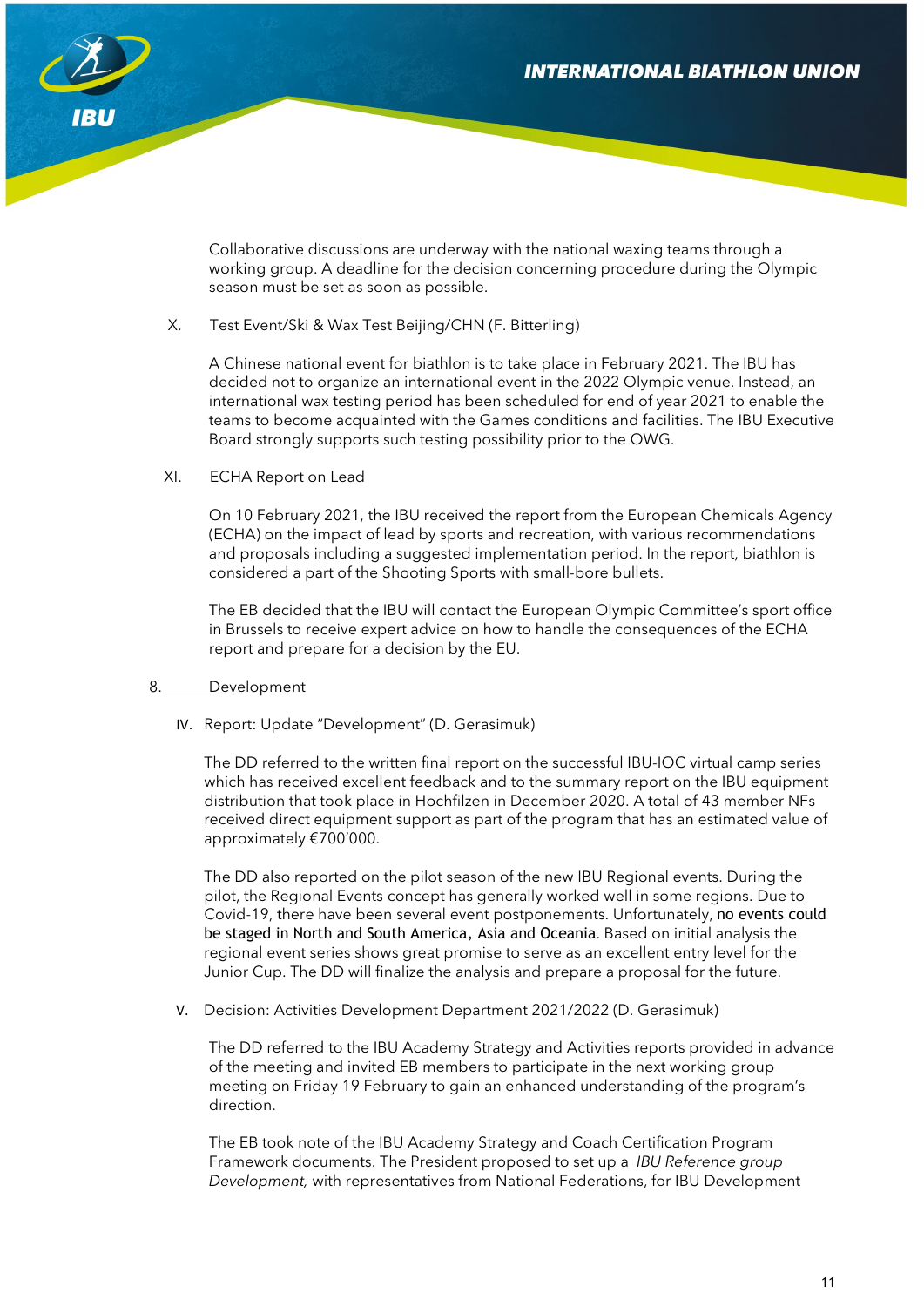

programs,IBU Academy etc. to ensure membership involvement and buy-in for both the overall strategy and programs.

The EB approved DD's proposal for the 2021-2022 financial year development and IBU Academy activities.

VI. Decision: Gender Equality (D. Gerasimuk)

The DD presented the draft IBU Gender Equality strategy and policy documents.

The EB recognized that the IBU membership currently have very differing starting points concerning gender equality. However, the EB felt that the IBU should set the direction and goals within a reasonable timeframe while assisting the membership to achieve these goals.

The EB approved the Gender Equality policy with a minor edit – see the final policy [here.](https://biathlonworld.us17.list-manage.com/track/click?u=7f45e6b3c272945677674fc76&id=8c2dc817df&e=4902e82bfd)

The EB also took note of a virtual IBU Gender Equality Seminar aimed at all the member NFs which will be held in April 2021 with two complementary time slots.

#### 9. Communication

I. Report: Update "Communication" (C. Winkler)

The CD reported that the IBU's open Covid-19 communication strategy has been well appreciated by the members and media alike. The special Covid-19 media guidelines have worked well and the new services such as live transmission of press conferences on Facebook has been welcome.

The recent publication of the ECR report was widely covered in international media, with the new set up of the IBU with the operationally separate BIU gaining respect and helping re-establish trust.

II. Decision: Future of Biathlon World Magazine (C. Winkler)

The EB approved the CD's proposal to transform the printed version of the Biathlon World magazine into a new digital magazine that will be fully integrated into the new digital ecosystem, effective from Q2/2021.

#### 10. Finance and Administration

I. Decision: Additional NF support

The IBU conducted an online survey among the NFs which verified that the members have encountered financial difficulties due to Covid-19. Most have experienced increased costs especially for PCR tests, ranging from €150 - €200'000 with an average of €30'000.

On condition that the current season can be completed as planned, the EB approved the proposal for additional NF financial support (in two installments of €1 million each) that is based on participation in this year's World Cup, IBU Cup and OECH. The first installment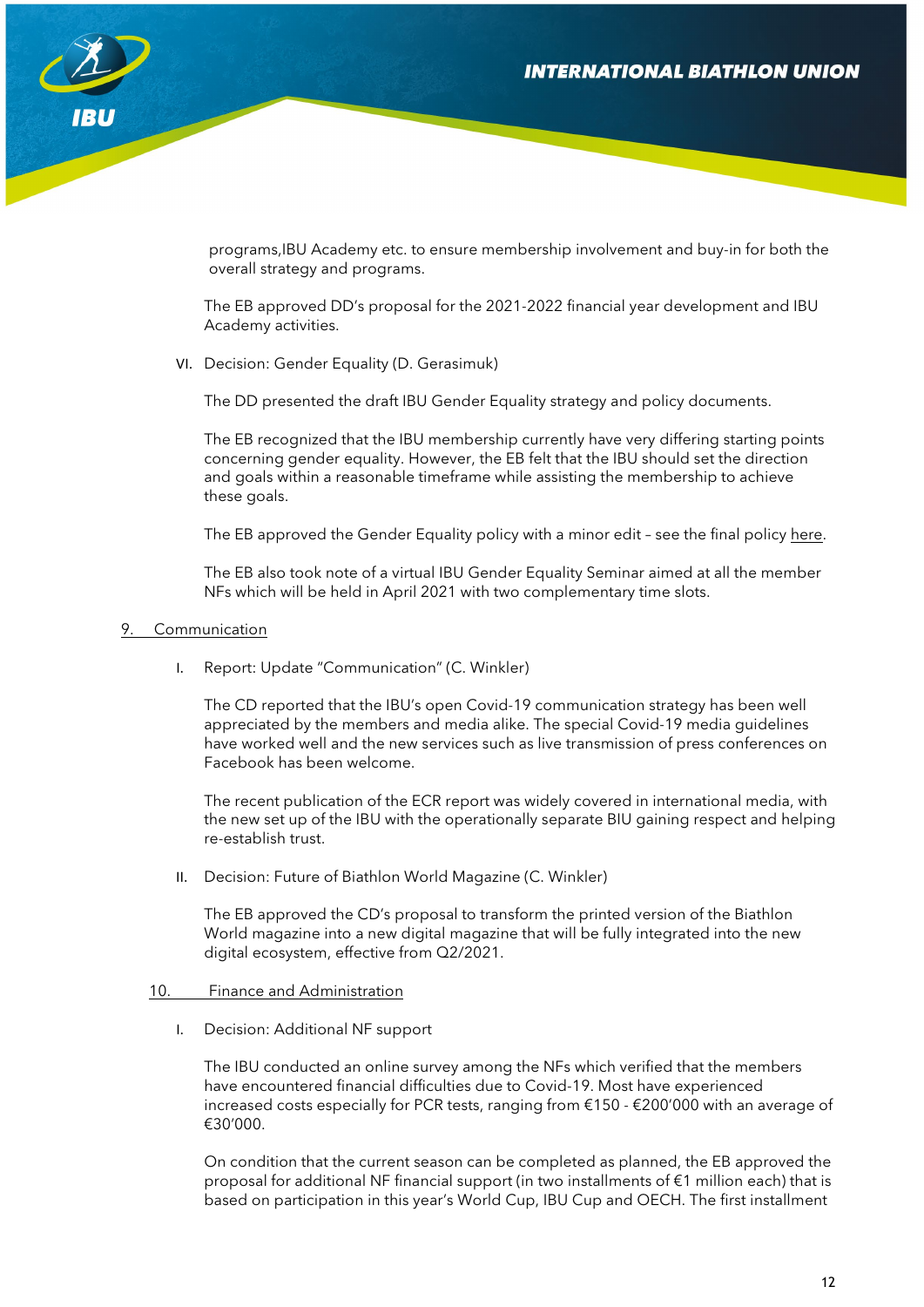

will be paid out in February. However, should events have to be cancelled the EB will reconvene to discuss whether the second installment can be distributed.

For detailed breakdown of distribution for the first payment see Appendix 5.

The event contributions will be paid out as per agreed procedure.

II. Decision: Management of reserves

According to the decision of the IBU Congress 2020, the IBU's Restricted Reserves must be at least as high as the total expenditure for the respective financial year from May 1st to April 30th. However, the EB can decide, with a special majority decision of ¾, to use a part of the Restricted Reserves in the event of financial bottlenecks caused by extraordinary circumstances but must also present a plan for how the restricted reserves are returned to the original level within a maximum of four years.

Given the severe impact of the global Covid-19 pandemic, the Executive Board unanimously decided that the IBU would not follow the Congress decision for the 2020/2021 financial year and hence not increase the reserves to 1.5 x costs ("budget"). Instead, the EB decided to use the surplus and if needed reduce the current level of Restricted Reserves. The EB further decided that the Restricted Reserves would be returned to the level required by the Congress decision by the end of the financial year 2022/2023.

III. Report: Budget follow-up/Forecast 3 2020/2021 (M. Eidenhammer)

The EB took note of the Forecast 3 for current fiscal year including impact of additional NF support approved in point 10.1.

IV. Decision: Financial Investment Instruction (M. Eidenhammer)

The EB approved the final version of the Financial Investment Instruction. The Financial Investment Instruction can be found as Appendix 6.

V. Decision/Update: Authorization rules (M. Eidenhammer)

The EB approved the updates to the Authorization rules. The Authorization can be found as Appendix 7.

VI. Decision: Budget 2021/2022 (M. Eidenhammer)

The EB approved the consolidated budget for IBU and BIU but requested a follow up on the details of spending on consulting and the long-term plans for staffing at EB 157.

The EB also approved the introduction of the role of an IBU Education Manager beginning from 1 May 2021.

The Budget for 2021/2022 can be found as Appendix 8.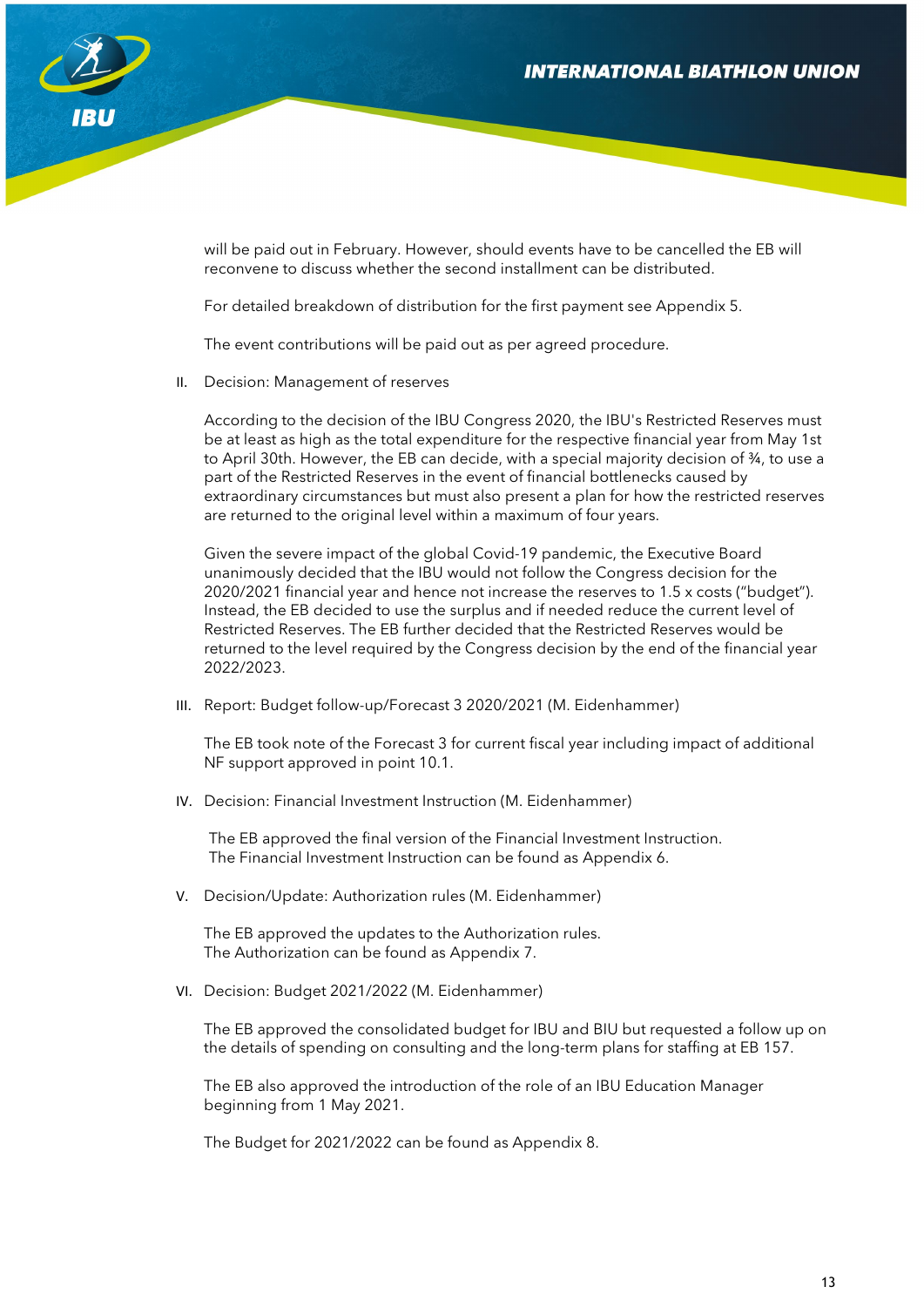

VII. Discussion: Budget 2022/2023 (M. Eidenhammer)

The EB decided to hold a strategic EB workshop in Salzburg on 14-16 May 2021 to discuss the overall objectives and the frames for distribution of funds to apply from the 2022/2023 budget year onward.

VIII. Report: Update "Finance and Administration" (M. Eidenhammer)

The EB took note of the HFA's report on the updated insurance coverage for the IBU, of the assessment of the IBU internal IT support infrastructure and of a tender to be conducted to select auditing firm for upcoming financial years as decided by the IBU Congress 2020.

IX. Report: Risk Inventory (M. Eidenhammer)

The EB acknowledged the first risk inventory prepared for the IBU and agreed to receive twice-a-year updates.

11. Miscellaneous

No miscellaneous items were raised.

- 12. Meetings
	- I. EB meetings
		- I. EB workshop, 14-16 May 2021
		- II.EB 157, June 17-20, Salzburg/AUT
		- III. EB 158, Sept 9-10, Munich/GER (in conjunction with the Presidents' Meeting on Sept 10-12, beginning with dinner on 10 Sept)
		- IV. EB 159, Nov 12-14, venue tbd
		- V. EB 160, February/March 2022, venue tbd
	- II. Other IBU meetings VI. OC meeting, 11-13 June 2021, Bled/SLO
	- III. Other meetings
		- VII. IOC Session, 10-12 March 2021, Virtual
		- VIII. EOC Gen. Assembly April 2021, Athens/GRE

**Signatures** 

Althe Cur

Niklas Carlsson Olle Dahlin IBU Secretary General **IBU President**